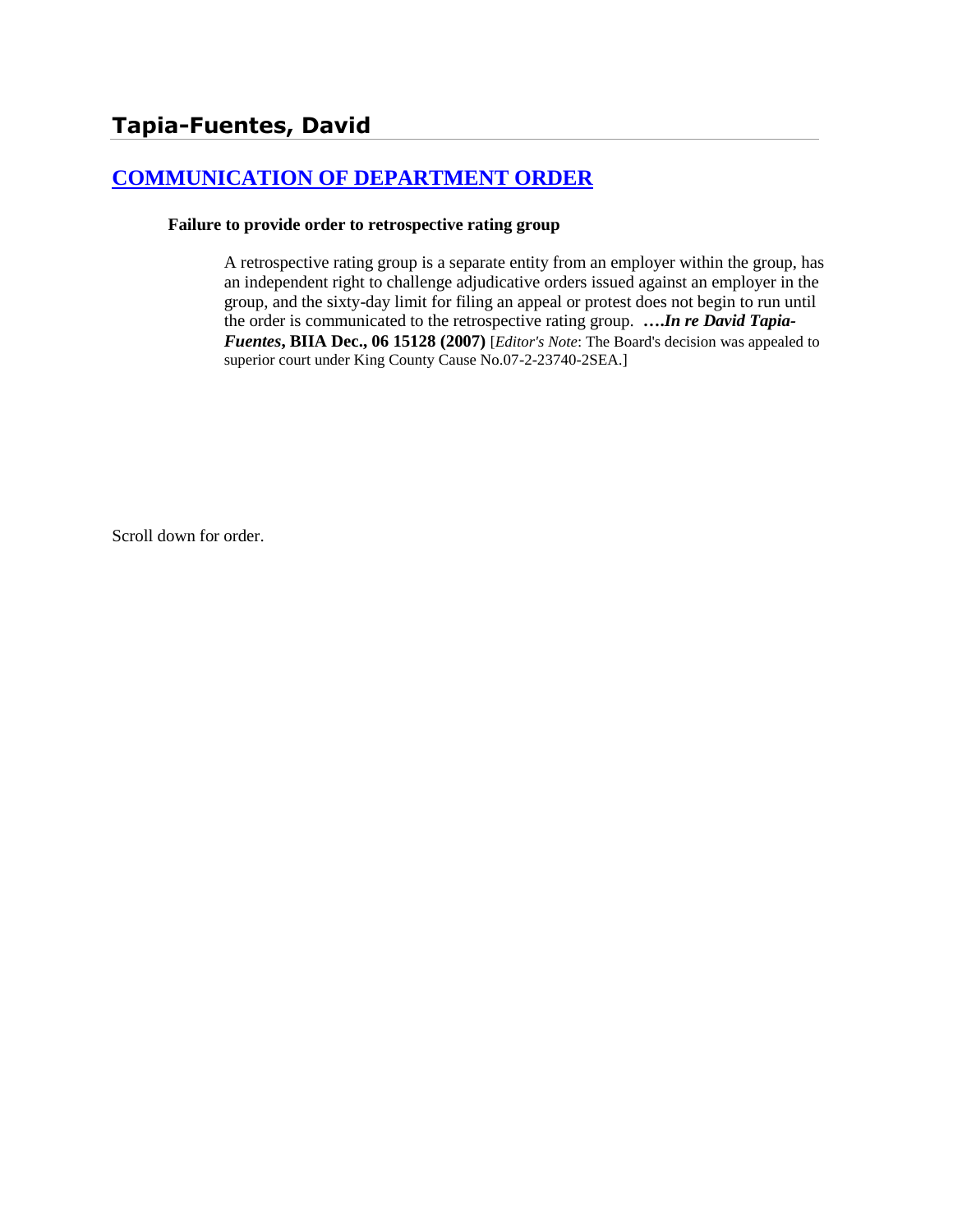## **BEFORE THE BOARD OF INDUSTRIAL INSURANCE APPEALS STATE OF WASHINGTON**

**)**

1 **IN RE: DAVID TAPIA-FUENTES ) DOCKET NO. 06 15128**

**CLAIM NO. AA-38693 ) DECISION AND ORDER**

APPEARANCES:

2

3

4

7

8

9

14

21

5 6 Claimant, David Tapia-Fuentes, by Betsy Rodriguez, P.S., per Betsy Rodriguez

Employer, B H Stordahl & Sons Inc., None

10 Retrospective Rating Group, Risk Finance & Investment Corporation, per Jennifer A. Gulbin

11 12 13 Department of Labor and Industries, by The Office of the Attorney General, per Jessica Russell and Elijah Forde, Assistants

15 16 17 18 19 20 The retrospective rating group, Risk Finance & Investment Corporation, filed an appeal with the Board of Industrial Insurance Appeals on May 16, 2006, from an order of the Department of Labor and Industries dated March 20, 2006. In this order, the Department stated that it could not reconsider orders dated April 14, 2005 and April 15, 2005, on the basis that a protest to the orders was not received within the 60-day statutory time, and that the orders are final and binding. The Department order is **REVERSED AND REMANDED**.

## **DECISION**

22 23 24 25 26 27 28 29 Pursuant to RCW 51.52.104 and RCW 51.52.106, this matter is before the Board for review and decision on a timely Petition for Review filed by the retrospective rating group, Risk Finance & Investment Corporation, to a Proposed Decision and Order issued on April 12, 2007, in which the industrial appeals judge dismissed the appeal. We have granted review because we concur with the retrospective rating group, Risk Finance & Investment Corporation, that it is an interested party and has a right to appeal from the Department orders in which the Department ordered that the claim remain open for treatment. We further find that Risk Finance filed a timely protest to those orders once it learned of their existence.

30 31 32 This appeal was filed by the retrospective rating group, Risk Finance, from a Department order dated March 20, 2006, in which the Department declined to reconsider Department orders issued on April 14, 2005 and April 15, 2005, because the protest to the orders filed by Risk Finance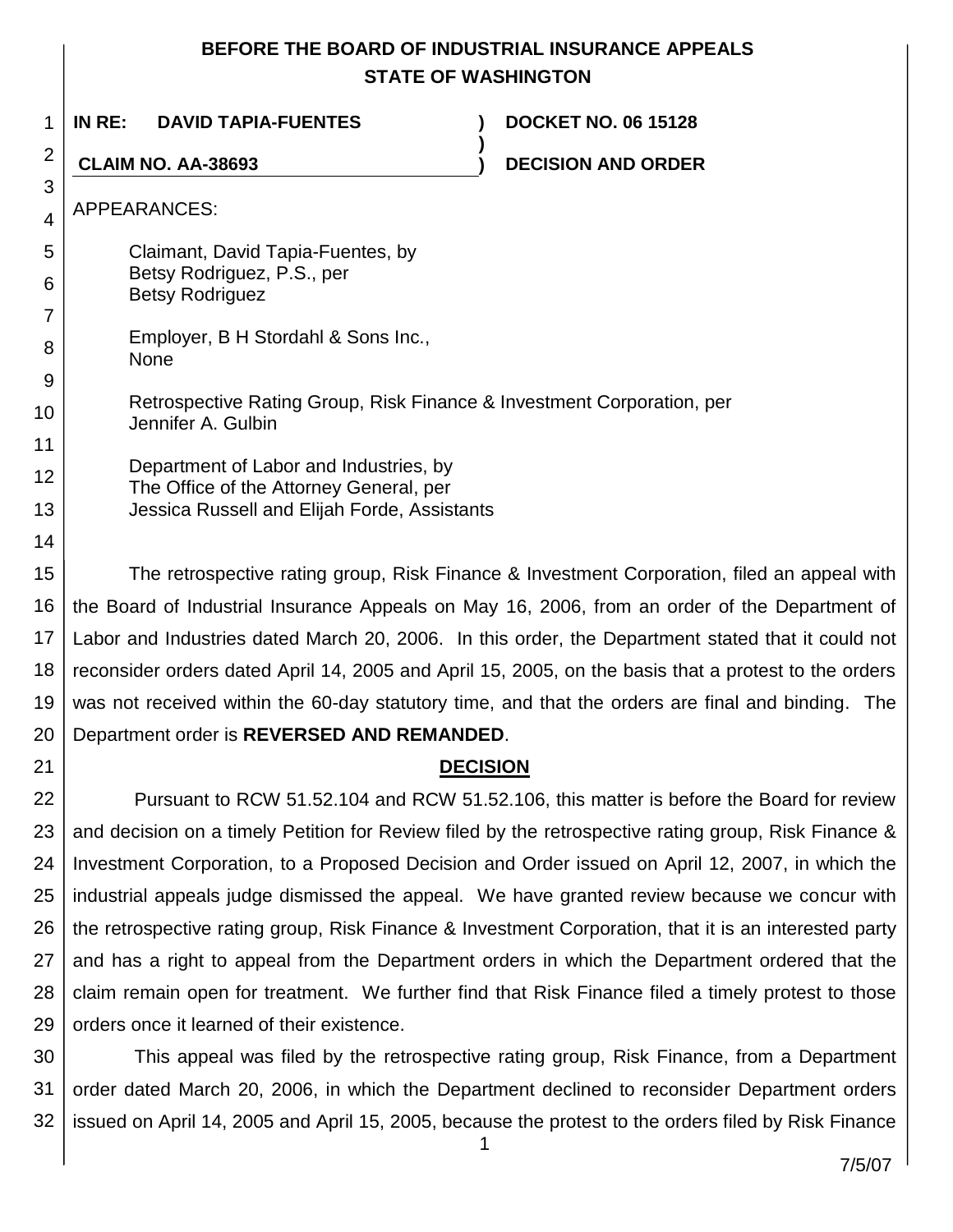1 2 3 4 5 6 7 8 was not timely. In its April 14, 2005 order, the Department reversed its order dated March 7, 2005, in which the Department closed the claim and ordered that the claim remain open for treatment and benefits. In the April 15, 2005 order, the Department stated that the claim was allowed for an injury of December 1, 2004, while the claimant, David Tapia-Fuentes, was working for B H Stordahl & Sons Inc., and that the claimant was entitled to benefits in accordance with the industrial insurance laws. Our industrial appeals judge concurred with the Department and found that Risk Finance's protest of July 20, 2005, was not timely with respect to the Department orders of April 14, 2005 and April 15, 2005.

9 10 11 12 13 14 15 16 17 18 19 20 21 22 23 Retrospective rating plans are the subject of RCW Chapter 51.18. A retrospective rating plan is a voluntary financial incentive in the workers' compensation insurance program offered by the Department of Labor and Industries. A retrospective rating plan is designed to reward employers who participate in the program when they are able to keep their claim costs below the pre-selected level that they have chosen. Reductions in claim costs are the result of improvements in workplace safety and outcomes of injured workers. WAC provisions 296-17-90401 through 296-17-90497 contain the general and special rules which are applicable to retrospective rating groups and their retrospective rating plans. Each entity that sponsors a retrospective rating group is a separate entity from the employers it represents and must meet requirements set by the Department of Labor and Industries. RCW 51.18.030. The retrospective rating group is composed of employers who are substantially similar considering the services or activities performed by the employees of those employers. All of the employers within the group benefit if the group is successful in reducing claims costs. Likewise, all of the employers within the group are negatively affected if claim costs exceed expectations. Risk Finance established a retrospective rating group under the provisions of Chapter 51.18 RCW.

24 25 26 27 B H Stordahl & Sons Inc. was a member of the retrospective rating group sponsored by Risk Finance through December 31, 2004. After December 31, 2004, B H Stordahl became a member of a retrospective rating group named ABC. Employer Resources Northwest is the third-party administrator for the retrospective rating group, ABC.

28 29 30 31 32 In its Petition for Review, Risk Finance focuses on the distinction between it as an entity sponsoring a retrospective rating group and the employers within the retrospective rating group. In the Proposed Decision and Order, the industrial appeals judge made no distinction between the employer, B H Stordahl & Sons Inc., and Risk Finance. The industrial appeals judge considered the employer and Risk Finance as the same entity. Risk Finance contends that it has an

2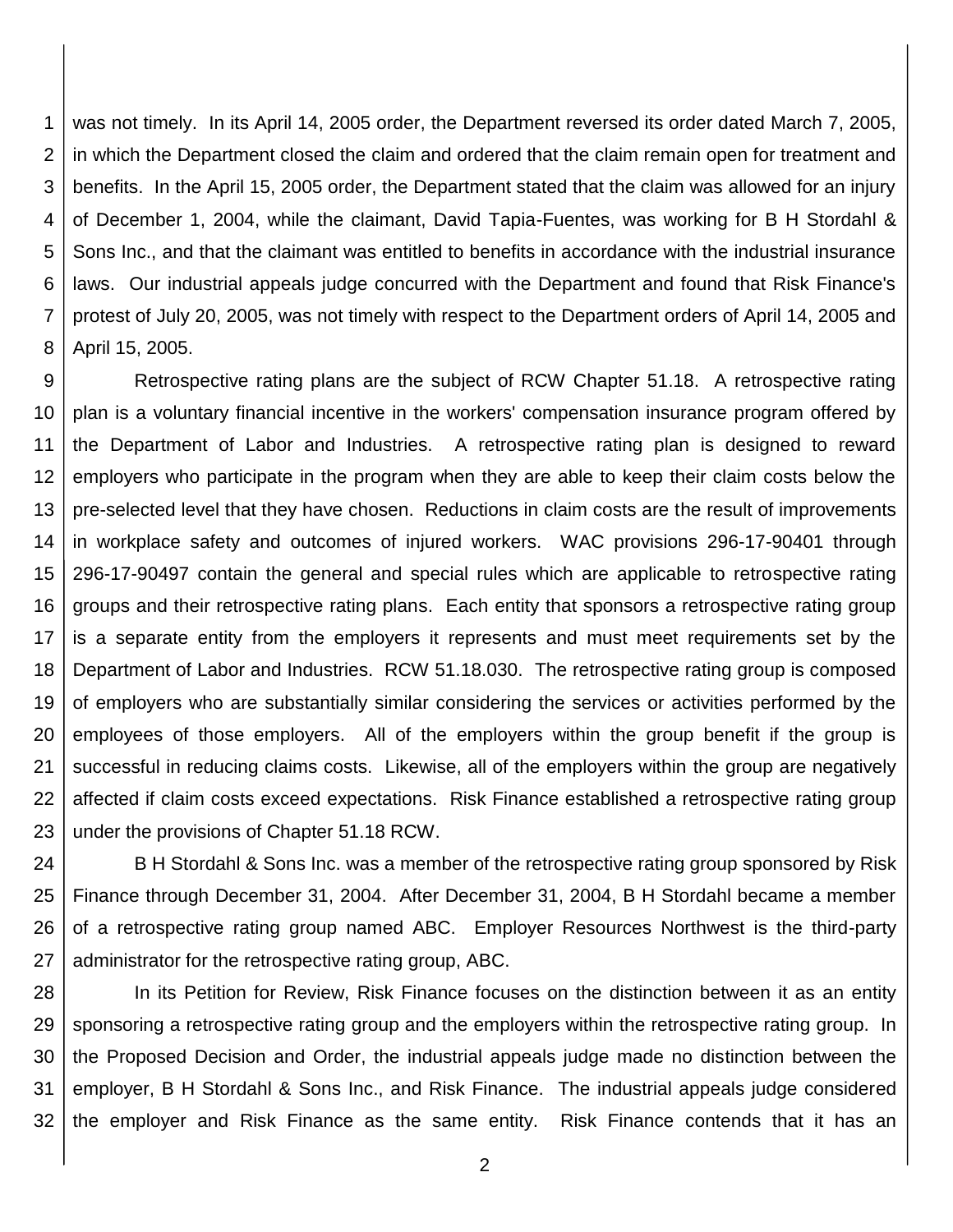1 2 independent right as the retrospective rating group sponsor to challenge each order that is entered on claim files of the employers that it represents within the group.

3 4 5 6 7 8 9 10 11 12 13 14 According to the Stipulation of Facts filed by the parties, which forms the record in this appeal, Risk Finance contacted the Department and requested a copy of the March 7, 2005 Department order, in which the Department allowed and closed the claim. Subsequently, the Department issued the April 14, 2005 and April 15, 2005 orders, in which the Department effectively reversed its March 7, 2005 Department order, in which the claim was closed. The Department's action in its April 14, 2005 order was to order that the claim remain open for further benefits and treatment. The April 14, 2005 and April 15, 2005 Department orders are part of the Stipulation of Facts. Neither of these orders was mailed to Risk Finance. The Department did mail the orders to Employer Resources Northwest, the third-party administrator for the employer's new retrospective rating group, ABC. On July 20, 2005, Risk Finance became aware of the April 14, 2005 and April 15, 2005 Department orders. Risk Finance then filed a protest with the Department of Labor and Industries.

15 16 17 18 Risk Finance argues that it is a separate entity from the employer and entitled to receive notice of the determinative orders on the claims that affect the members of the retrospective rating group. WAC 296-17-90453 is entitled "Disputes, protests and appeals." The provisions of WAC 296-17-90453 provide that:

**Your responsibility:**

If you disagree with L&I over an adjudicative or reserving issue:

#### **You must:**

19

20

21

22

23

24

25

26

27

28

29

 File a written protest or appeal within sixty days after you receive the decision you disagree with.

• File a written protest or appeal as applicable to the retro adjustment order and notice within thirty days after you receive this order. This will preserve your right to relief if you prevail in your claim protest or appeal.

**Note:** We cannot provide relief in the computation of the retrospective premium even if your claim protest or appeal produces relief, unless you have also protested or appealed the retro refund/assessment notice and order.

30 31 32 Our reading of this WAC section convinces us that the Risk Finance is correct in its assertion that it has a right to protest or appeal an adjudicative Department order in a claim made against one of the employers in the retrospective rating group. The first note following the first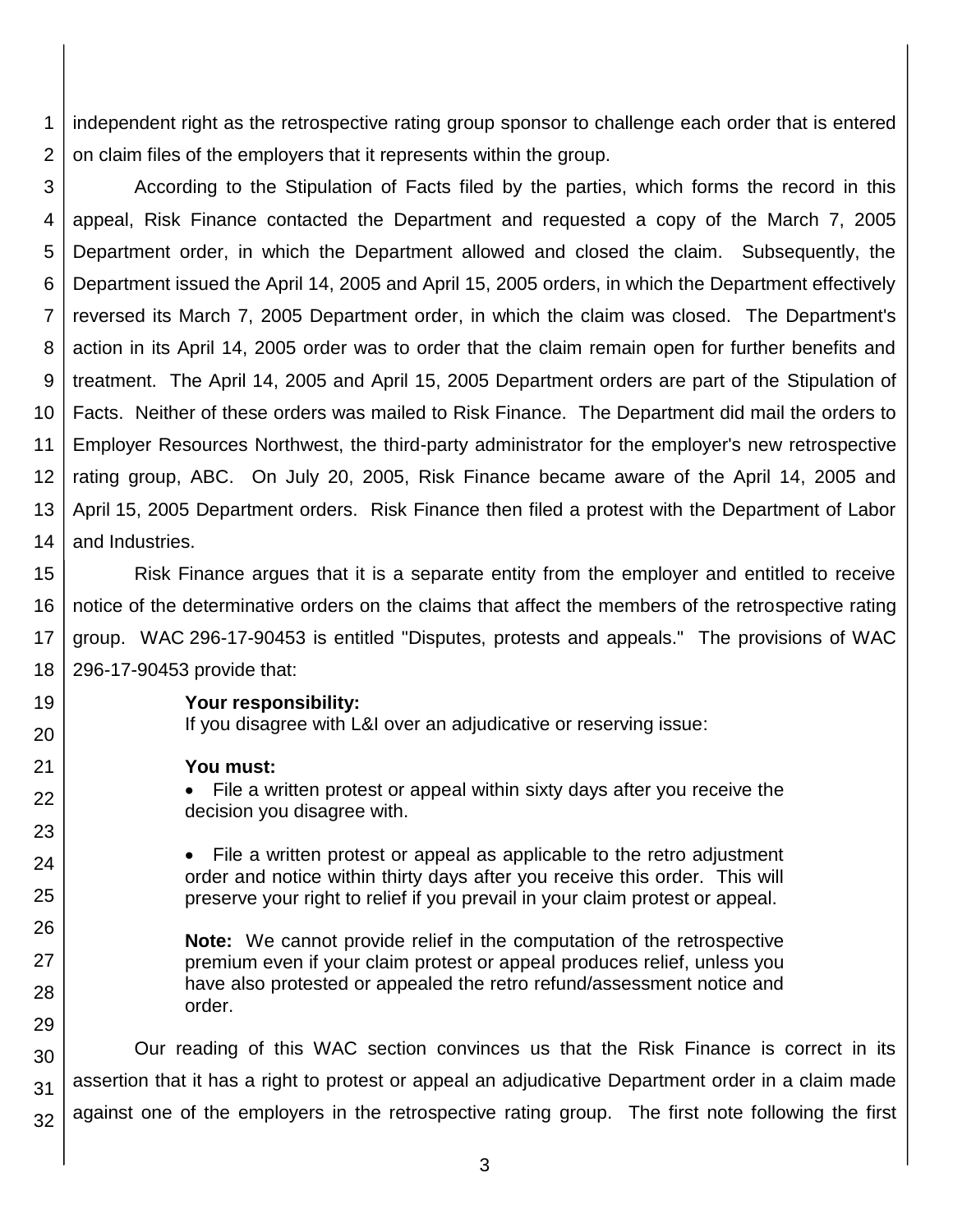1 2 3 section of WAC 296-17-90453 states that: "We cannot provide relief in the computation of the retrospective premium even if your claim protest or appeal produces relief, unless you have also protested or appealed the retro refund/assessment notice and order."

4 5 6 7 8 9 10 11 12 13 This note convinces us that the portion of the WAC that states that the retrospective rating group has a right to file a written protest or appeal to a decision, includes decisions involving orders issued in a claim. The note, as we understand it, is a proviso to the retrospective rating group that it must protest or appeal two orders, one associated with the claim and attempt to get relief on that order, but they must also protest or appeal the retro fund assessment notice and order in order to get relief from the assessment. If the WACs that apply to the Department of Labor and Industries specifically give the retrospective rating group the right to challenge the adjudicative orders in a claim file that affects the retrospective rating group, the Department must communicate the order to the retrospective rating group in order to commence the running of the 60-day protest or appeal period.

14 15 16 17 18 19 20 In summary, we agree with Risk Finance, the retrospective rating group, that: (1) it is an independent entity separate from the employer and that notice to the employer is not necessarily notice to the retrospective rating group; (2) WAC 296-17-90453 gives the retrospective rating group an independent right to challenge adjudicative orders issued by the Department associated with a claim against one of the employers within the retrospective rating group; and (3) the sixty days for filing an appeal or a protest from those adjudicative orders in a claim file cannot begin to run until the orders are communicated to the retrospective rating group.

21 22 23 24 The Department order dated March 20, 2006, is incorrect and is reversed. This matter is remanded to the Department to find that the protest filed by Risk Finance, the retrospective rating group, on July 20, 2005, was a timely protest to the Department orders dated April 14, 2005 and April 15, 2005, in this claim.

## **FINDINGS OF FACT**

1. The claimant, David Tapia-Fuentes, filed an Application for Benefits with the Department of Labor and Industries on December 8, 2004, in which he alleged that he sustained an industrial injury on December 1, 2004, during the course of his employment with B H Stordahl & Sons Inc. On March 7, 2005, the Department issued an order in which it allowed the claim, and closed it as of that date based on available information that indicated medical treatment was concluded. The claimant protested this order on March 14, 2005, and the Department reversed the order on April 14, 2005, stating the claim would remain open for authorized treatment and benefits. On April 15, 2005, the Department issued an order in which it allowed the claim for injury on December 1, 2004, while

25

26

27

28

29

30

31

32

4